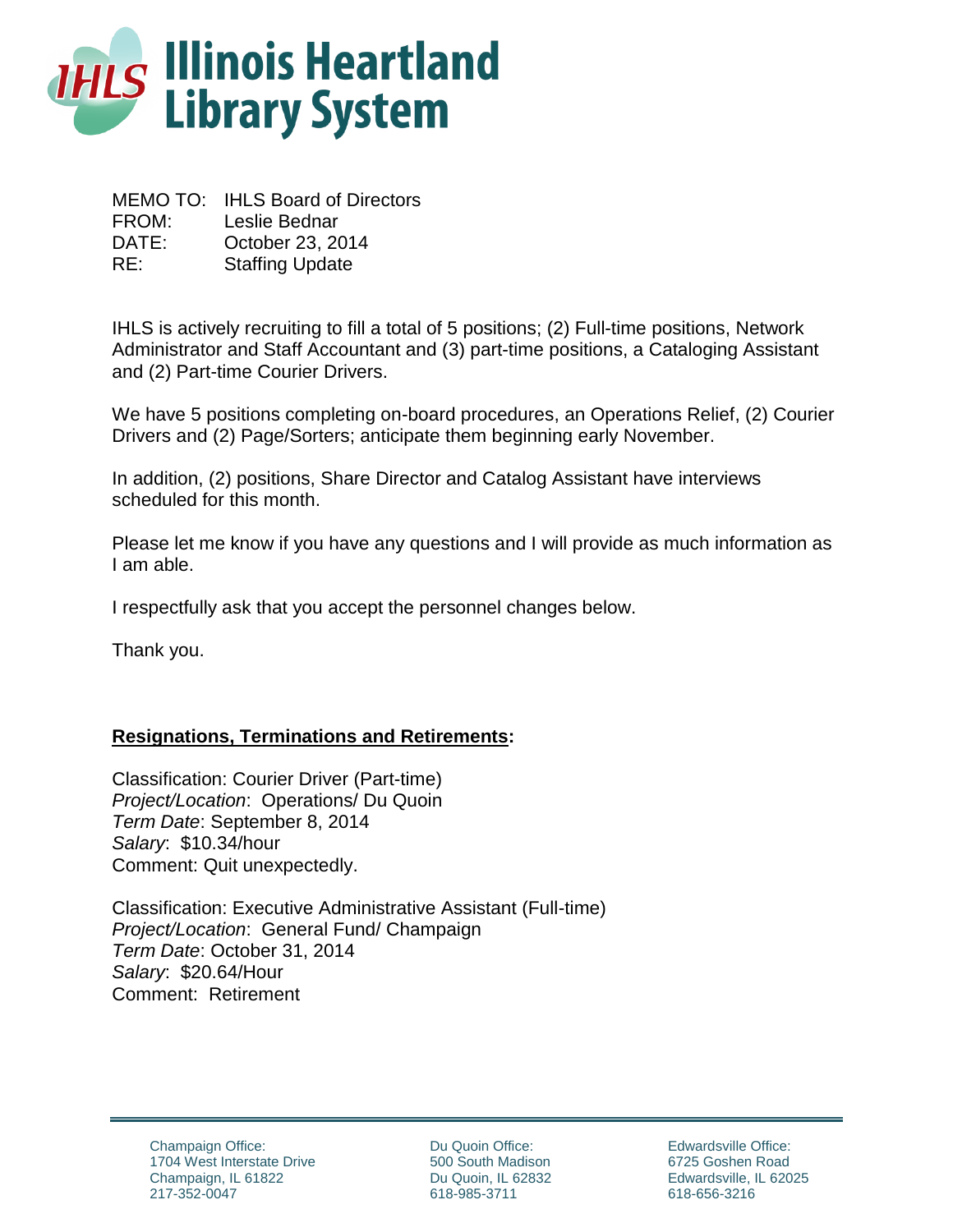

# **New Hires:**

Classification: Courier Driver (Part-time) *Project/Location*: Operations/ Du Quoin *Start Date*: September 25, 2014 *Salary*: \$10.24 Hour

Classification: Courier Driver (Part-time) *Project/Location*: Operations/ Champaign *Start Date*: October 6, 2014 *Salary*: \$10.24 Hour

Classification: Courier Driver (Part-time) *Project/Location*: Operations/ Champaign *Start Date*: October 14, 2014 *Salary*: \$10.24 Hour

# **Promotions/Change in Position:**

Previous Classification: Network Administrator (Full-time) Current Classification: Web Developer (Full-time) *Project/Location*: SHARE/ Du Quoin *Salary*: \$65,000.00/Annual Comment: This position was included in the Dream Grant.

Current Classification: SHARE Bibliographic Services Manager (Full-time) *Project/Location*: SHARE/ Champaign *Salary*: \$60,000.00/Annual Comment: Increased salary to accurately reflect current duties and responsibilities; no budget impact.

Du Quoin Office: 500 South Madison Du Quoin, IL 62832 618-985-3711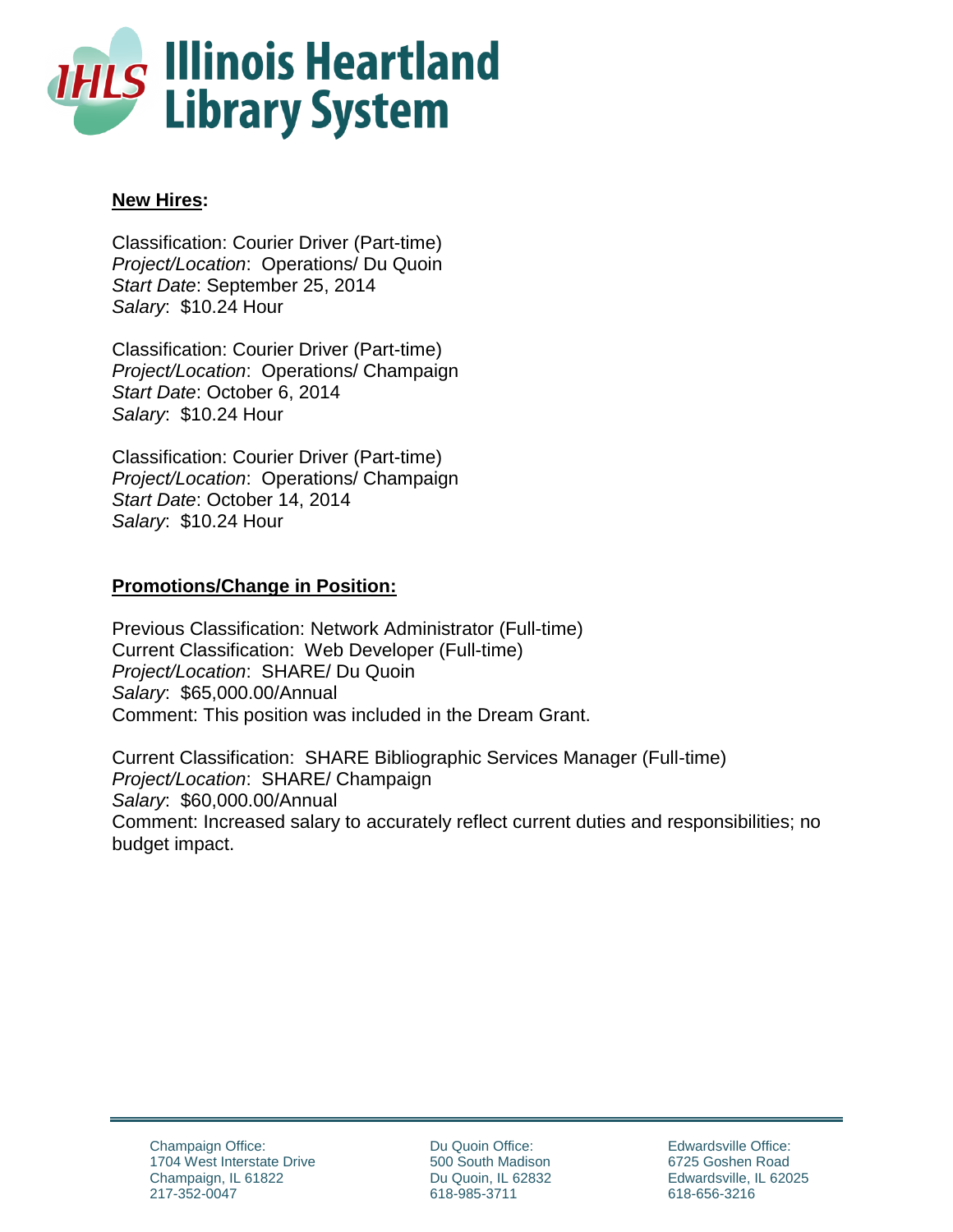

*The following Part-time Drivers and Page/Sorter received a salary increase for their length of service. This increase will not have a negative impact on the FY2015 budget.*

## **Champaign:**

Length of Service: 6 years Old salary: \$10.66 hour New salary: \$11.00 hour

Length of Service: 8 years Old salary: \$10.62 hour New salary: \$12.00 hour

Length of Service: 17 years Old salary: \$12.33 hour New salary: \$13.50 hour

Length of Service: 8 years Old salary: \$11.45 hour New salary: \$12.00 hour

### **Edwardsville:**

Length of Service: 8 years Old salary: \$10.34 Hour New salary: \$12.00 Hour

Length of Service: 5 years Old salary: \$10.34 Hour New salary: \$10.50 Hour

Length of Service: 12 years Old salary: \$11.36 Hour New salary: \$12.50 Hour

Length of Service: 13 years Old salary: \$12.35 Hour New salary: \$13.00 Hour

> Champaign Office: 1704 West Interstate Drive Champaign, IL 61822 217-352-0047

Du Quoin Office: 500 South Madison Du Quoin, IL 62832 618-985-3711